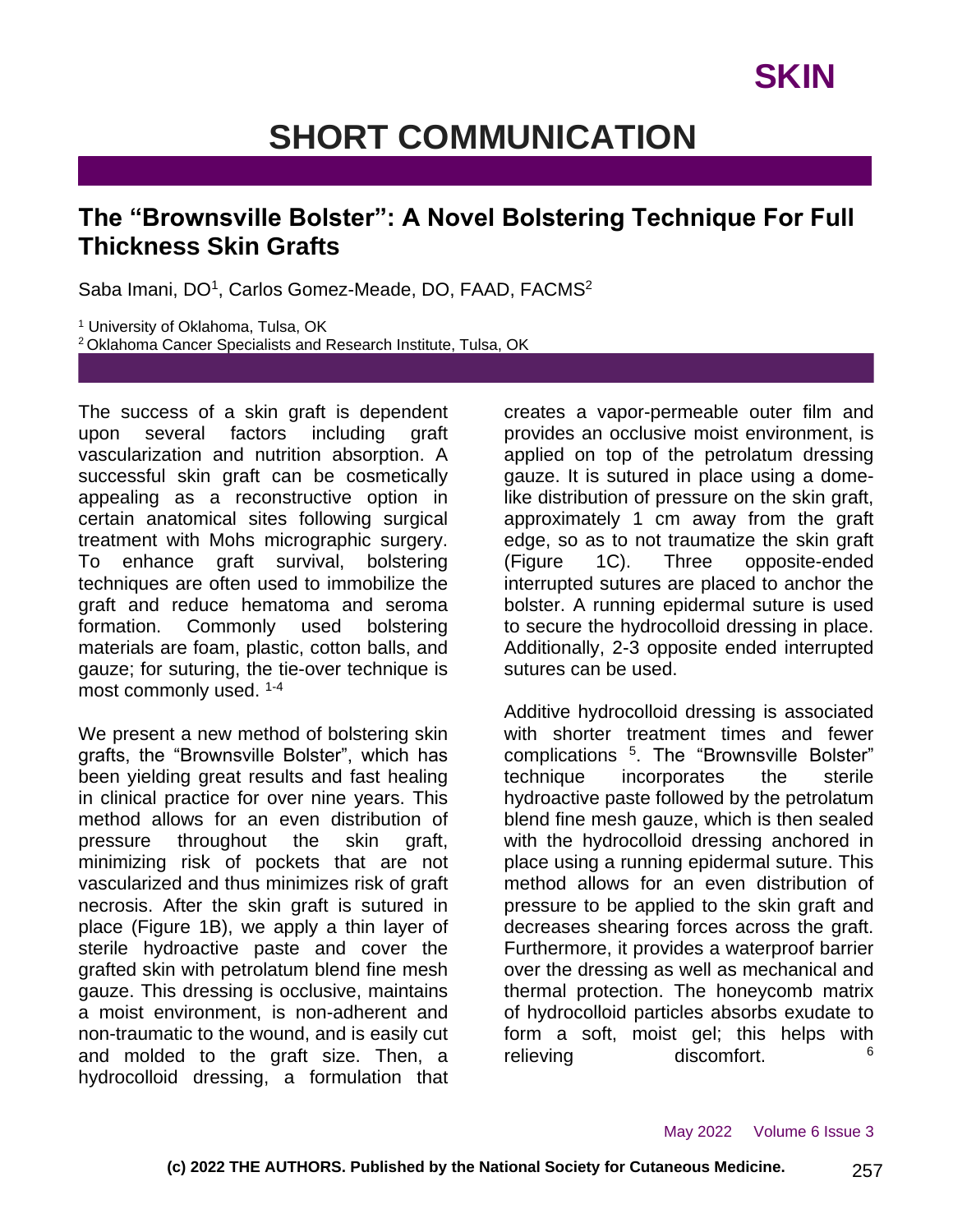## **SKIN**



**Figure 1.**

This dressing can be worn continuously for approximately 7 days, after which it is removed and wound care to the skin graft can be continued until healed. We advise patients to keep the bolster dry for 7 days, if

possible, to ensure that the bolster remains firmly in place and is not overly moist or macerated. The authors found that the use of this bolster method is highly effective in providing high graft viability, providing adequate pressure onto the graft bed and

May 2022 Volume 6 Issue 3